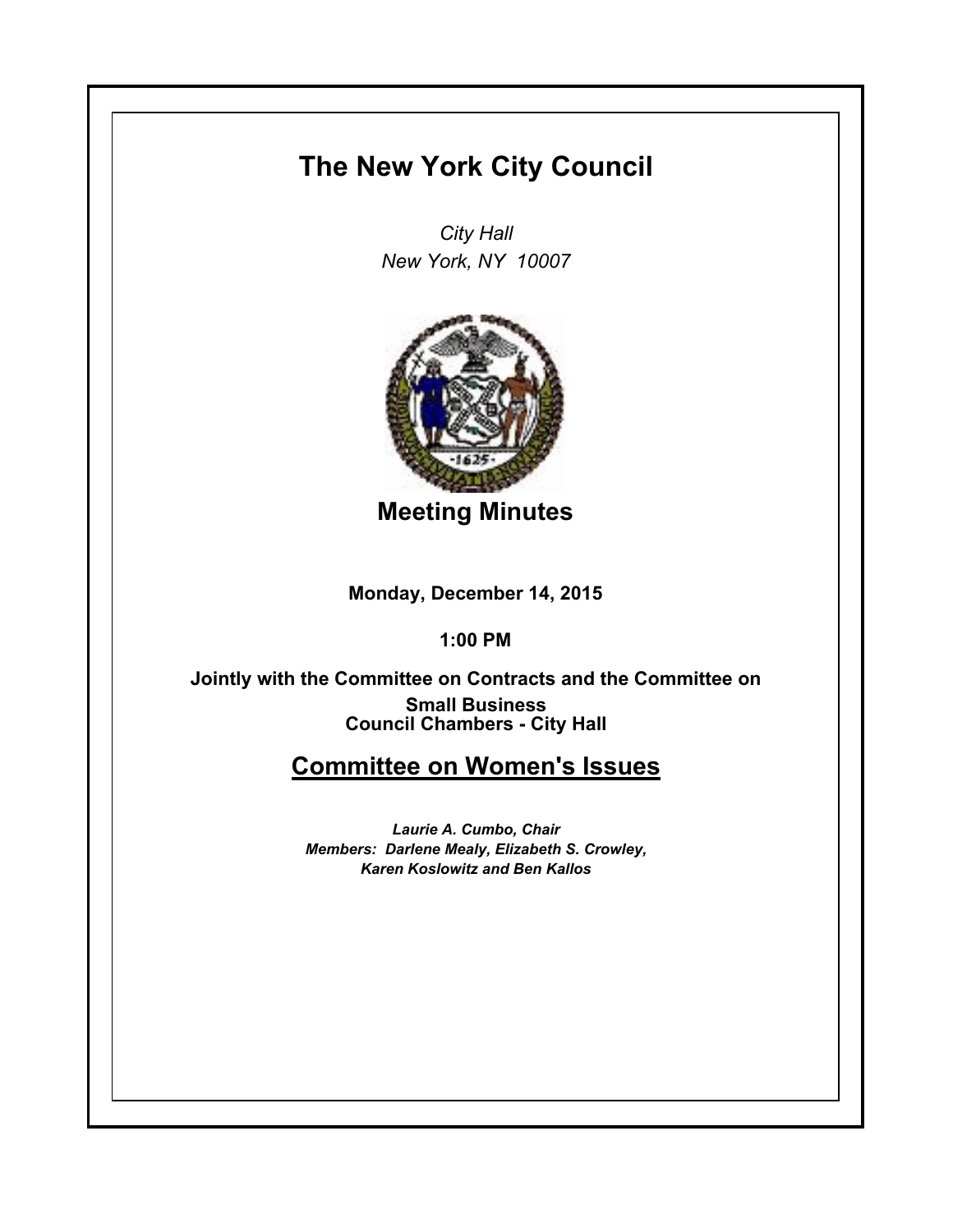| Roll Call     |                                                                                                                                                                                                                                                                             |
|---------------|-----------------------------------------------------------------------------------------------------------------------------------------------------------------------------------------------------------------------------------------------------------------------------|
|               | Present: Cumbo, Mealy, Crowley, Koslowitz and Kallos                                                                                                                                                                                                                        |
|               | Other Council Members Attending: Mealy, Koo, Ulrich, Wills, Cornegy, Menchaca,<br>Vallone, Eugene, Deutsch, Miller and Johnson.                                                                                                                                             |
| T2015-3834    | Oversight - Implementation of the City's Minority and                                                                                                                                                                                                                       |
|               | Women-Owned Business Enterprise Program.                                                                                                                                                                                                                                    |
|               | <b>Attachments:</b> Committee Report, Hearing Transcript                                                                                                                                                                                                                    |
|               | This Oversight was Hearing Held by Committee                                                                                                                                                                                                                                |
|               | <b>Attachments:</b> Committee Report, Hearing Transcript                                                                                                                                                                                                                    |
|               | This Oversight was Filed, by Committee                                                                                                                                                                                                                                      |
| Int 0923-2015 | A Local Law in relation to requiring the department of small<br>business services to submit an annual report regarding the<br>satisfaction of MWBE requirements by recipients of economic<br>development benefits who contract with the economic<br>development corporation |
|               | Attachments: Summary of Int. No. 923, September 30, 2015 - Stated Meeting Agenda<br>with Links to Files, Committee Report 12/14/15, Hearing Transcript<br>12/14/15                                                                                                          |
|               | This Introduction was Hearing Held by Committee                                                                                                                                                                                                                             |
|               | <b>Attachments:</b> Summary of Int. No. 923, September 30, 2015 - Stated Meeting Agenda<br>with Links to Files, Committee Report 12/14/15, Hearing Transcript<br>12/14/15                                                                                                   |
|               | This Introduction was Laid Over by Committee                                                                                                                                                                                                                                |
| Int 0976-2015 | A Local Law to amend the administrative code of the city of New<br>York, in relation to requiring training for agency chief contracting<br>officers and agency M/WBE officers and posting related<br>information on the city's website                                      |
|               | Attachments: Summary of Int. No. 976, October 29, 2015 - Stated Meeting Agenda with<br>Links to Files, Committee Report 12/14/15, Hearing Transcript 12/14/15                                                                                                               |
|               | This Introduction was Hearing Held by Committee                                                                                                                                                                                                                             |
|               | Attachments: Summary of Int. No. 976, October 29, 2015 - Stated Meeting Agenda with<br>Links to Files, Committee Report 12/14/15, Hearing Transcript 12/14/15                                                                                                               |
|               | This Introduction was Laid Over by Committee                                                                                                                                                                                                                                |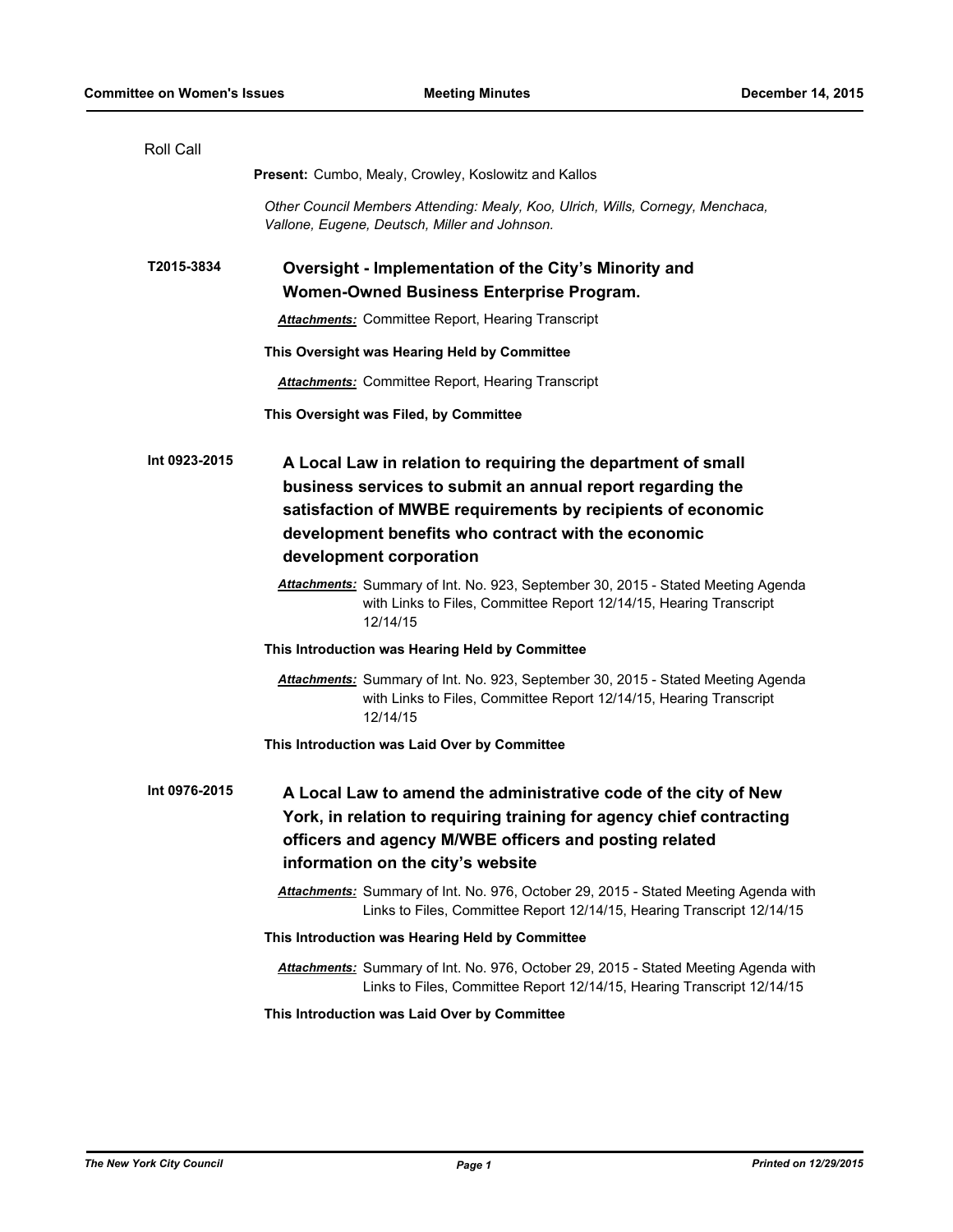#### **A Local Law in relation to the creation of an advisory board to enhance procurement opportunities for minority and women-owned businesses Int 0981-2015**

*Attachments:* Summary of Int. No. 981-A, Summary of Int. No. 981, Int. No. 981 - 11/10/15, November 10, 2015 - Stated Meeting Agenda with Links to Files, Proposed Int. No. 981-A - 11/17/15, Committee Report 12/14/15, Hearing Transcript 12/14/15

## *Proposed Int. No. 981-A*

#### **This Introduction was Hearing Held by Committee**

*Attachments:* Summary of Int. No. 981-A, Summary of Int. No. 981, Int. No. 981 - 11/10/15, November 10, 2015 - Stated Meeting Agenda with Links to Files, Proposed Int. No. 981-A - 11/17/15, Committee Report 12/14/15, Hearing Transcript 12/14/15

#### **This Introduction was Amendment Proposed by Comm**

*Attachments:* Summary of Int. No. 981-A, Summary of Int. No. 981, Int. No. 981 - 11/10/15, November 10, 2015 - Stated Meeting Agenda with Links to Files, Proposed Int. No. 981-A - 11/17/15, Committee Report 12/14/15, Hearing Transcript 12/14/15

#### **This Introduction was Laid Over by Committee**

# **A Local Law to amend the administrative code of the city of New York, in relation to requiring agency minority and women-owned business enterprise utilization plans to be published online Int 1005-2015**

*Attachments:* Summary of Int. No. 1005, November 24, 2015 - Stated Meeting Agenda with Links to Files, Committee Report 12/14/15, Hearing Transcript 12/14/15

## **This Introduction was Hearing Held by Committee**

*Attachments:* Summary of Int. No. 1005, November 24, 2015 - Stated Meeting Agenda with Links to Files, Committee Report 12/14/15, Hearing Transcript 12/14/15

#### **This Introduction was Laid Over by Committee**

### **A Local Law to amend the administrative code of the city of New York, in relation to amending reporting requirements related to M/WBE participation Int 1019-2015**

*Attachments:* Summary of Int. No. 1019, December 7, 2015 - Stated Meeting Agenda with Links to Files, Committee Report 12/14/15, Hearing Transcript 12/14/15

#### **This Introduction was Hearing Held by Committee**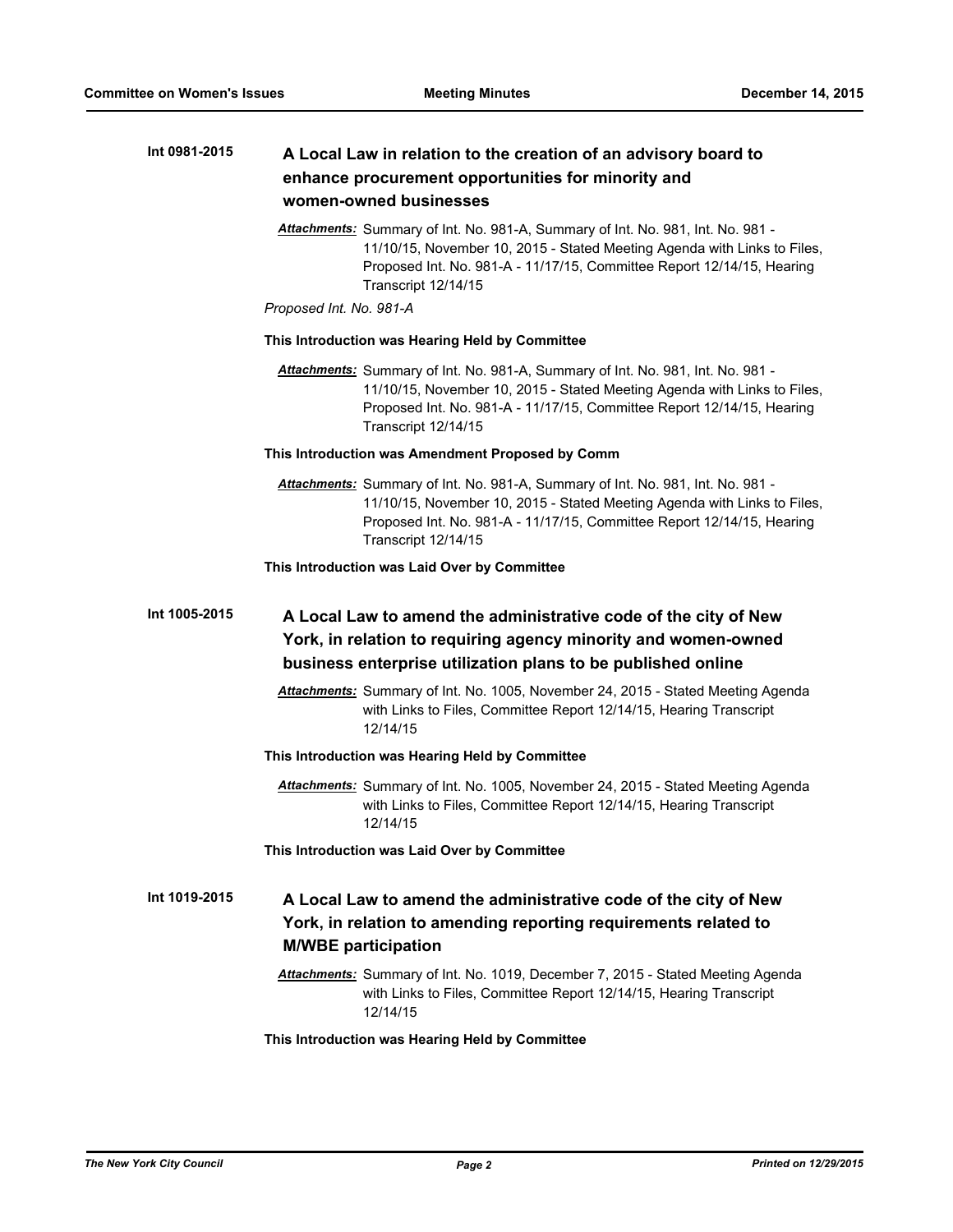|               | <b>Attachments:</b> Summary of Int. No. 1019, December 7, 2015 - Stated Meeting Agenda<br>with Links to Files, Committee Report 12/14/15, Hearing Transcript<br>12/14/15                                               |
|---------------|------------------------------------------------------------------------------------------------------------------------------------------------------------------------------------------------------------------------|
|               | This Introduction was Laid Over by Committee                                                                                                                                                                           |
| Int 1020-2015 | A Local Law to amend the administrative code of the city of New<br>York, in relation to amending reporting requirements and agency<br>goals related to M/WBE participation                                             |
|               | Attachments: Summary of Int. No. 1020, December 7, 2015 - Stated Meeting Agenda<br>with Links to Files, Committee Report 12/14/15, Hearing Transcript<br>12/14/15                                                      |
|               | This Introduction was Hearing Held by Committee                                                                                                                                                                        |
|               | Attachments: Summary of Int. No. 1020, December 7, 2015 - Stated Meeting Agenda<br>with Links to Files, Committee Report 12/14/15, Hearing Transcript<br>12/14/15                                                      |
|               | This Introduction was Laid Over by Committee                                                                                                                                                                           |
| Int 1021-2015 | A Local Law to amend the administrative code of the city of New<br>York, in relation to requiring a minority and women-owned<br>business enterprise consultant for city projects with budgets in                       |
|               | excess of ten million dollars                                                                                                                                                                                          |
|               | Attachments: Summary of Int. No. 1021-A, Int. No. 1021 - 12/7/15, Summary of Int. No.<br>1021, December 7, 2015 - Stated Meeting Agenda with Links to Files,<br>Committee Report 12/14/15, Hearing Transcript 12/14/15 |
|               | Proposed Int. No. 1021-A                                                                                                                                                                                               |
|               | This Introduction was Hearing Held by Committee                                                                                                                                                                        |
|               | Attachments: Summary of Int. No. 1021-A, Int. No. 1021 - 12/7/15, Summary of Int. No.<br>1021, December 7, 2015 - Stated Meeting Agenda with Links to Files,<br>Committee Report 12/14/15, Hearing Transcript 12/14/15 |
|               | This Introduction was Amendment Proposed by Comm                                                                                                                                                                       |
|               | Attachments: Summary of Int. No. 1021-A, Int. No. 1021 - 12/7/15, Summary of Int. No.<br>1021, December 7, 2015 - Stated Meeting Agenda with Links to Files,<br>Committee Report 12/14/15, Hearing Transcript 12/14/15 |
|               | This Introduction was Laid Over by Committee                                                                                                                                                                           |
| Res 0923-2015 | Resolution adopting the rule amendment of the Procurement<br>Policy Board to raise the micropurchase limit for the procurement<br>and award of construction contracts to \$35,000.                                     |
|               | Attachments: December 7, 2015 - Stated Meeting Agenda with Links to Files, Committee<br>Report 12/14/15, Hearing Transcript 12/14/15                                                                                   |
|               | This Resolution was Hearing Held by Committee                                                                                                                                                                          |